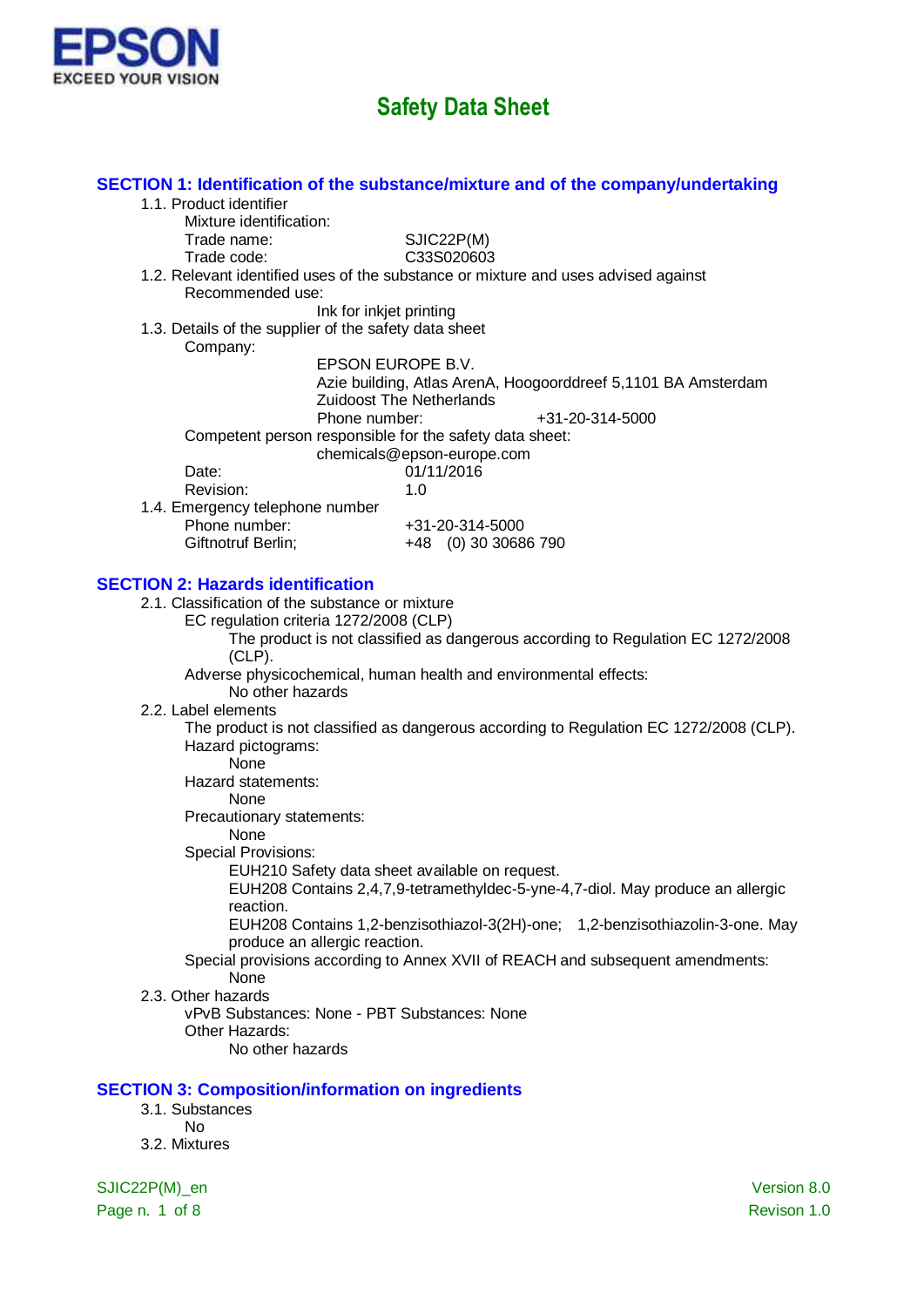

| Qty               | <b>Name</b>                                                                              | Ident. Number                   |                                                                          | <b>Classification</b>                                                                                                                                                                     |
|-------------------|------------------------------------------------------------------------------------------|---------------------------------|--------------------------------------------------------------------------|-------------------------------------------------------------------------------------------------------------------------------------------------------------------------------------------|
| $65%$ ~<br>80%    | Water                                                                                    | CAS:<br>EC:                     | 7732-18-5<br>231-791-2                                                   | The product is not classified as<br>dangerous according to                                                                                                                                |
|                   |                                                                                          |                                 |                                                                          | Regulation EC 1272/2008 (CLP).                                                                                                                                                            |
| $7\%$ ~<br>10%    | Glycerol                                                                                 | CAS:<br>EC:                     | 56-81-5<br>200-289-5                                                     | The product is not classified as<br>dangerous according to                                                                                                                                |
| $1\% - 3\%$       | 2-[2-(2-butoxyethoxy)et<br>hoxy]ethanol;<br>TEGBE; triethylene<br>glycol monobutyl ether | Index<br>number:<br>CAS:<br>EC: | 603-183-00-0<br>143-22-6<br>205-592-6<br>REACH No.: 01-21194751<br>07-38 | Regulation EC 1272/2008 (CLP).<br>3.3/1 Eye Dam. 1 H318                                                                                                                                   |
|                   | $1\% \sim 3\%$ Triethanol amine                                                          | CAS:<br>EC:                     | $102 - 71 - 6$<br>203-049-8                                              | The product is not classified as<br>dangerous according to<br>Regulation EC 1272/2008 (CLP).                                                                                              |
| $0.25%$ ~<br>0.5% | 2,4,7,9-tetramethyldec-<br>5-yne-4,7-diol                                                | CAS:<br>EC:                     | 126-86-3<br>204-809-1                                                    | 3.3/1 Eye Dam. 1 H318<br>$\bigcirc$ 3.4.2/1B Skin Sens. 1B H317<br>4.1/C3 Aquatic Chronic 3 H412                                                                                          |
| $< 0.05\%$        | 1,2-benzisothiazol-3(2<br>H)-one;<br>1,2-benzisothiazolin-3-<br>one                      | Index<br>number:<br>CAS:<br>EC: | 613-088-00-6<br>2634-33-5<br>220-120-9                                   | $\bigcirc$ 3.1/4/Oral Acute Tox. 4 H302<br>♦<br>3.2/2 Skin Irrit. 2 H315<br>$\bigotimes$ 3.3/1 Eye Dam. 1 H318<br>3.4.2/1-1A-1B Skin Sens.<br>1,1A,1B H317<br>4.1/A1 Aquatic Acute 1 H400 |

Hazardous components within the meaning of the CLP regulation and related classification:

#### **SECTION 4: First aid measures**

- 4.1. Description of first aid measures
	- In case of skin contact:
		- Wash with plenty of water and soap.
	- In case of eyes contact:

In case of contact with eyes, rinse immediately with plenty of water and seek medical advice.

In case of Ingestion:

Do not under any circumstances induce vomiting. OBTAIN A MEDICAL EXAMINATION IMMEDIATELY.

In case of Inhalation:

Remove casualty to fresh air and keep warm and at rest.

- 4.2. Most important symptoms and effects, both acute and delayed
- None
- 4.3. Indication of any immediate medical attention and special treatment needed Treatment: None

#### **SECTION 5: Firefighting measures**

5.1. Extinguishing media

Suitable extinguishing media:

SJIC22P(M)\_en Version 8.0 Page n. 2 of 8 Revison 1.0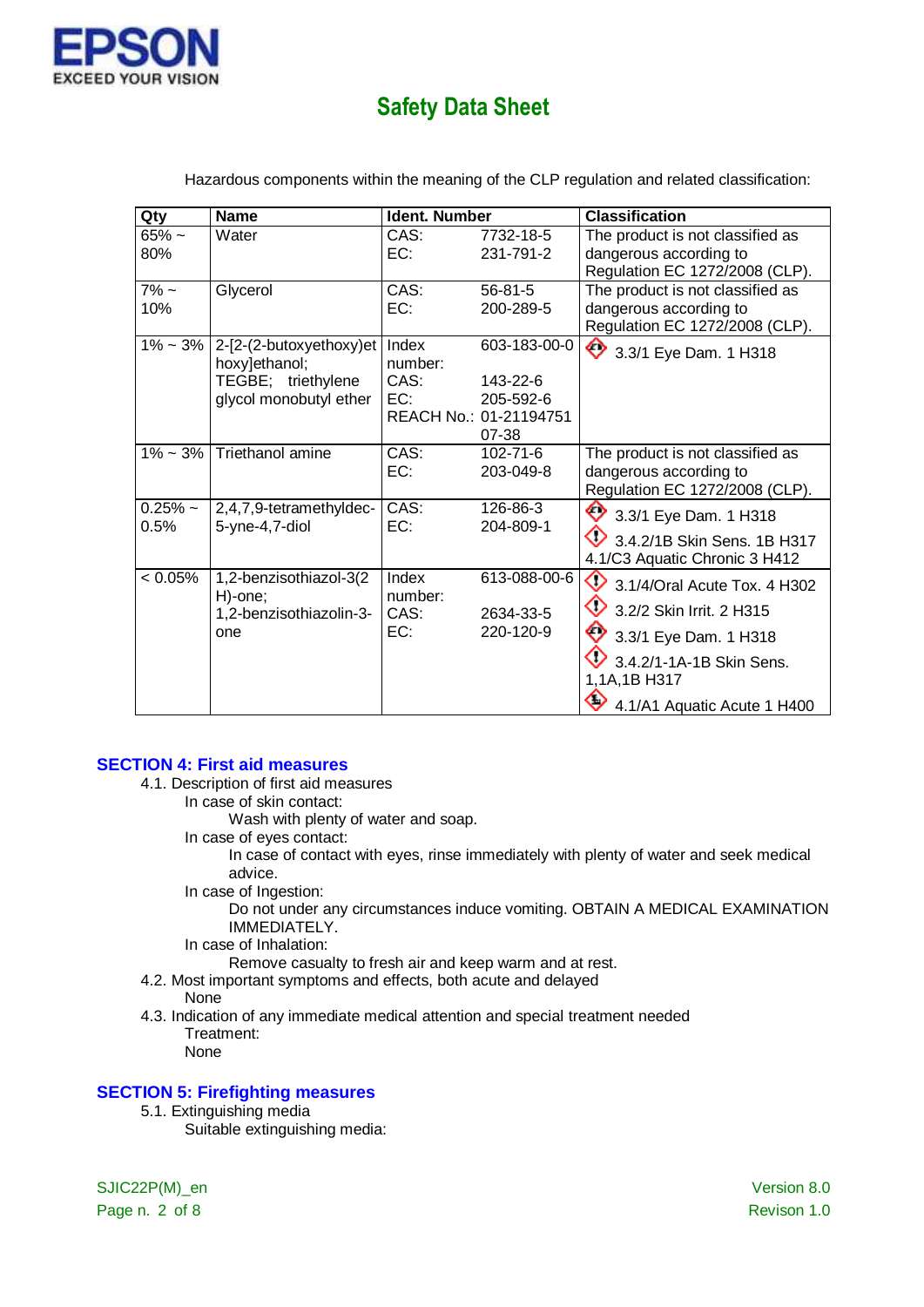

Water.

Carbon dioxide (CO2).

Extinguishing media which must not be used for safety reasons: None in particular.

- 5.2. Special hazards arising from the substance or mixture Do not inhale explosion and combustion gases. Burning produces heavy smoke.
- 5.3. Advice for firefighters

Use suitable breathing apparatus .

Collect contaminated fire extinguishing water separately. This must not be discharged into drains.

Move undamaged containers from immediate hazard area if it can be done safely.

#### **SECTION 6: Accidental release measures**

- 6.1. Personal precautions, protective equipment and emergency procedures
	- Wear personal protection equipment.
	- Remove persons to safety.

See protective measures under point 7 and 8.

6.2. Environmental precautions

Do not allow to enter into soil/subsoil. Do not allow to enter into surface water or drains. Retain contaminated washing water and dispose it.

In case of gas escape or of entry into waterways, soil or drains, inform the responsible authorities.

Suitable material for taking up: absorbing material, organic, sand

- 6.3. Methods and material for containment and cleaning up
	- Wash with plenty of water.
- 6.4. Reference to other sections See also section 8 and 13

### **SECTION 7: Handling and storage**

- 7.1. Precautions for safe handling Avoid contact with skin and eyes, inhalation of vapours and mists. Do not eat or drink while working. See also section 8 for recommended protective equipment.
- 7.2. Conditions for safe storage, including any incompatibilities
	- Keep away from food, drink and feed.
	- Incompatible materials:
	- None in particular.

Instructions as regards storage premises:

Adequately ventilated premises.

7.3. Specific end use(s) None in particular

### **SECTION 8: Exposure controls/personal protection**

8.1. Control parameters Glycerol - CAS: 56-81-5 - OEL Type: OSHA - LTE: 5 mg/m3 - Notes: PEL, as mist, respirable fraction - OEL Type: OSHA - LTE: 15 mg/m3 - Notes: PEL, as mist, total dust DNEL Exposure Limit Values No data available PNEC Exposure Limit Values 2-[2-(2-butoxyethoxy)ethoxy]ethanol; TEGBE; triethylene glycol monobutyl ether - CAS: 143-22-6 Target: Fresh Water - Value: 1.5 mg/l

SJIC22P(M)\_en Version 8.0 Page n. 3 of 8 Revison 1.0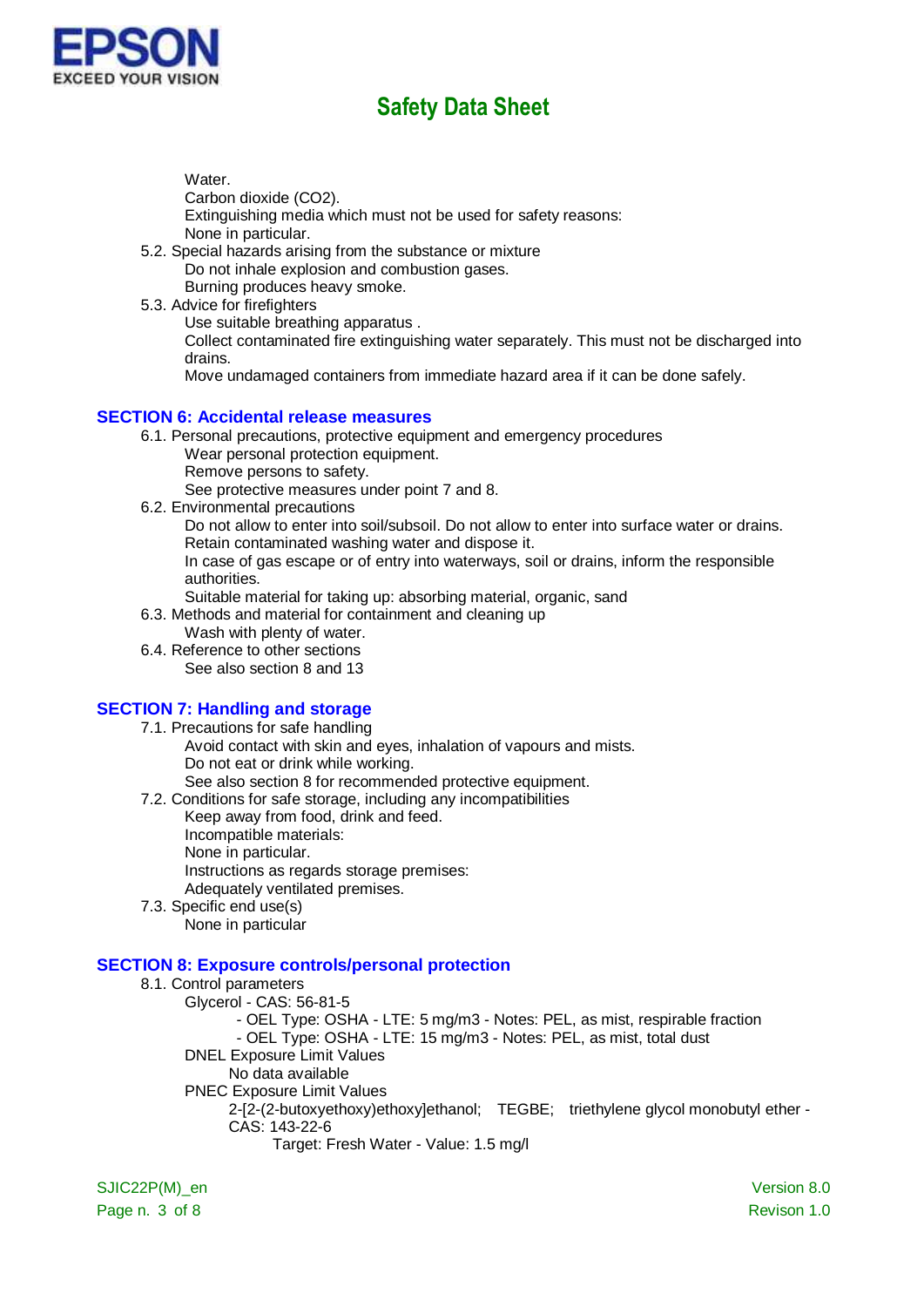

Target: Freshwater sediments - Value: 5.77 mg/kg Target: Marine water - Value: 0.15 mg/l Target: Marine water sediments - Value: 0.13 mg/kg Target: Microorganisms in sewage treatments - Value: 200 mg/l 2,4,7,9-tetramethyldec-5-yne-4,7-diol - CAS: 126-86-3 Target: Fresh Water - Value: 0.04 mg/l Target: Marine water - Value: 0.004 mg/l Target: Freshwater sediments - Value: 0.32 mg/kg Target: Marine water sediments - Value: 0.032 mg/kg 8.2. Exposure controls Eye protection: Not needed for normal use. Anyway, operate according good working practices. Protection for skin: No special precaution must be adopted for normal use. Protection for hands: Not needed for normal use. Respiratory protection: Not needed for normal use. Thermal Hazards: None Environmental exposure controls: None Appropriate engineering controls: None

### **SECTION 9: Physical and chemical properties**

| 9.1. Information on basic physical and chemical properties |                                       |
|------------------------------------------------------------|---------------------------------------|
| Appearance and colour:                                     | Magenta Liquid                        |
| Odour:                                                     | Slightly                              |
| Odour threshold:                                           | No data available                     |
| pH:                                                        | at 20 $\degree$ C<br>$8.7 \sim 9.7$   |
| Melting point / freezing point:                            | -15.4 $^{\circ}$ C                    |
| Initial boiling point and boiling range:                   | No data available                     |
| Solid/gas flammability:                                    | No data available                     |
| Upper/lower flammability or explosive limits:              | No data available                     |
| Vapour density:                                            | No data available                     |
| Flash point:                                               | Does not flash until 100 °C / 212 ° F |
|                                                            | (closed cup method, ASTM D 3278)      |
| Evaporation rate:                                          | No data available                     |
| Vapour pressure:                                           | No data available                     |
| Relative density:                                          | at 20 $\degree$ C<br>1.060            |
| Solubility in water:                                       | Complete                              |
| Solubility in oil:                                         | No data available                     |
| Partition coefficient (n-octanol/water):                   | No data available                     |
| Auto-ignition temperature:                                 | No data available                     |
| Decomposition temperature:                                 | No data available                     |
| Viscosity:                                                 | < 5 mPa∙s<br>at 20 $\degree$ C        |
| Explosive properties:                                      | No data available                     |
| Oxidizing properties:                                      | No data available                     |
| 9.2. Other information                                     |                                       |
| Miscibility:                                               | No data available                     |
| Fat Solubility:                                            | No data available                     |
| Conductivity:                                              | No data available                     |
|                                                            |                                       |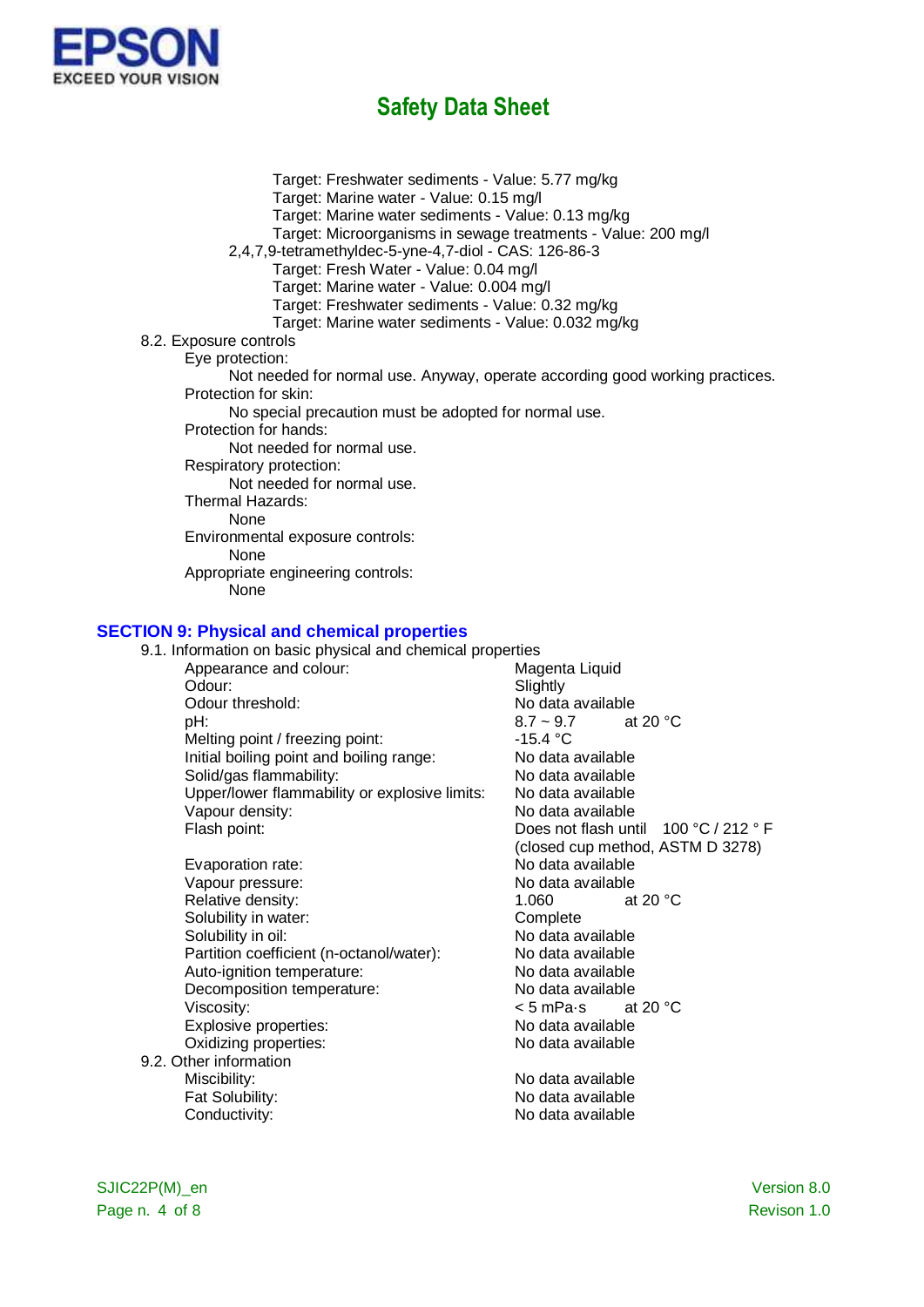

#### **SECTION 10: Stability and reactivity**

10.1. Reactivity

Stable under normal conditions

- 10.2. Chemical stability
	- Stable under normal conditions
- 10.3. Possibility of hazardous reactions None
- 10.4. Conditions to avoid Stable under normal conditions.
- 10.5. Incompatible materials None in particular.
- 10.6. Hazardous decomposition products None.

### **SECTION 11: Toxicological information**

11.1. Information on toxicological effects

Toxicological information of the mixture:

No data available

Toxicological information of the main substances found in the mixture:

Glycerol - CAS: 56-81-5

a) acute toxicity:

Test: LD50 - Route: Oral - Species: Guinea pig = 7750 mg/kg - Source: Journal of Industrial Hygiene and Toxicology. Vol. 23, Pg. 259, 1941

Test: LDLo - Route: Oral - Species: Human = 1428 mg/kg - Source: "Toxicology of Drugs and Chemicals," Deichmann, W.B., New York, Academic Press, Inc., 1969Vol. -, Pg. 288, 1969. - Notes: BEHAVIORAL: HEADACHE GASTROINTESTINAL: NAUSEA OR VOMITING

2-[2-(2-butoxyethoxy)ethoxy]ethanol; TEGBE; triethylene glycol monobutyl ether - CAS: 143-22-6

a) acute toxicity:

Test: LD50 - Route: Dermal - Species: Rabbit = 3.54 ml/kg - Source: American Industrial Hygiene Association Journal. Vol. 23, Pg. 95, 1962.

Test: LD50 - Route: Oral - Species: Rat = 5300 mg/kg - Source: Office of Toxic Substances Report. Vol. OTS,

Triethanol amine - CAS: 102-71-6

a) acute toxicity:

Test: LD50 - Route: Oral - Species: Guinea pig = 2200 mg/kg - Source: "Toxicometric Parameters of Industrial Toxic Chemicals Under Single Exposure," Izmerov, N.F., et al., Moscow, Centre of International Projects, GKNT, 1982Vol. -, Pg. 114, 1982.

Test: LD50 - Route: Oral - Species: Mouse = 5846 mg/kg - Source: Science Reports of the Research Institutes, Tohoku University, Series C: Medicine. Vol. 36(1-4), Pg. 10, 1989. - Notes: GASTROINTESTINAL: "HYPERMOTILITY, DIARRHEA" KIDNEY, URETER, AND BLADDER: OTHER CHANGES BEHAVIORAL: CONVULSIONS OR EFFECT ON SEIZURE THRESHOLD

2,4,7,9-tetramethyldec-5-yne-4,7-diol - CAS: 126-86-3

a) acute toxicity:

Test: LD50 - Route: Dermal - Species: Rat > 2000 mg/kg - Notes: OECD TG No.402

b) skin corrosion/irritation:

- Test: Skin Irritant Species: Rabbit Mild irritant Notes: OECD TG No.404 c) serious eye damage/irritation:
- Test: Eye Irritant Species: Rabbit Highly irritating Notes: EPA OTS 798.4500 d) respiratory or skin sensitisation: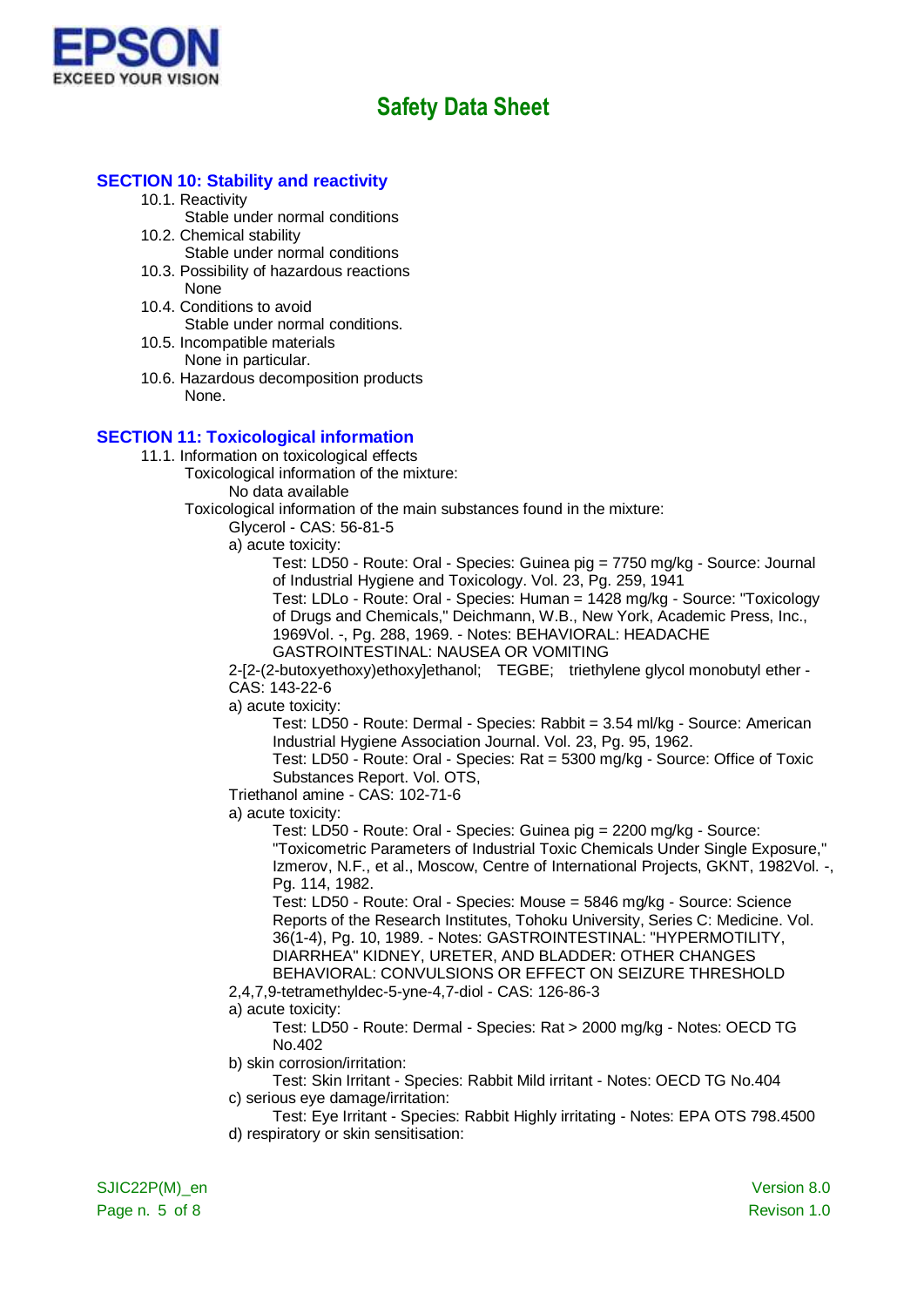

Test: Skin Sensitisation - Route: LLNA - Species: Mouse Sensitiser - Notes: OECD TG No.429

- e) germ cell mutagenicity:
	- Test: Mutagenesis Species: Salmonella Typhimurium Negative Notes: OECD TG No.471

If not differently specified, the information required in Regulation (EU) 2015/830 listed below must be considered as 'No data available':

- a) acute toxicity;
- b) skin corrosion/irritation;
- c) serious eye damage/irritation;
- d) respiratory or skin sensitisation;
- e) germ cell mutagenicity;
- f) carcinogenicity;
- g) reproductive toxicity;
- h) STOT-single exposure;
- i) STOT-repeated exposure;
- j) aspiration hazard.

#### **SECTION 12: Ecological information**

- 12.1. Toxicity
	- Adopt good working practices, so that the product is not released into the environment.
	- 2,4,7,9-tetramethyldec-5-yne-4,7-diol CAS: 126-86-3
	- a) Aquatic acute toxicity:

Endpoint: LC50 - Species: Fish = 36 mg/l - Duration h: 96 - Notes: OECD TG No.203 Endpoint: EC50 - Species: Daphnia = 88 mg/l - Duration h: 48 - Notes: OECD TG No.202

Endpoint: EC50 - Species: Algae = 15 mg/l - Duration h: 72 - Notes: OECD TG No.201 c) Bacteria toxicity:

- Endpoint: EC50 Species: activated sludge = mg/l Notes: OECD TG No.209 12.2. Persistence and degradability
- No data available
- 12.3. Bioaccumulative potential
- No data available
- 12.4. Mobility in soil
- No data available
- 12.5. Results of PBT and vPvB assessment vPvB Substances: None - PBT Substances: None
- 12.6. Other adverse effects None

#### **SECTION 13: Disposal considerations**

13.1. Waste treatment methods

Recover if possible. In so doing, comply with the local and national regulations currently in force.

### **SECTION 14: Transport information**

- 14.1. UN number
	- Not classified as dangerous in the meaning of transport regulations.
- 14.2. UN proper shipping name
	- No data available
- 14.3. Transport hazard class(es)
	- No data available
- 14.4. Packing group

SJIC22P(M)\_en Version 8.0

Page n. 6 of 8 Revison 1.0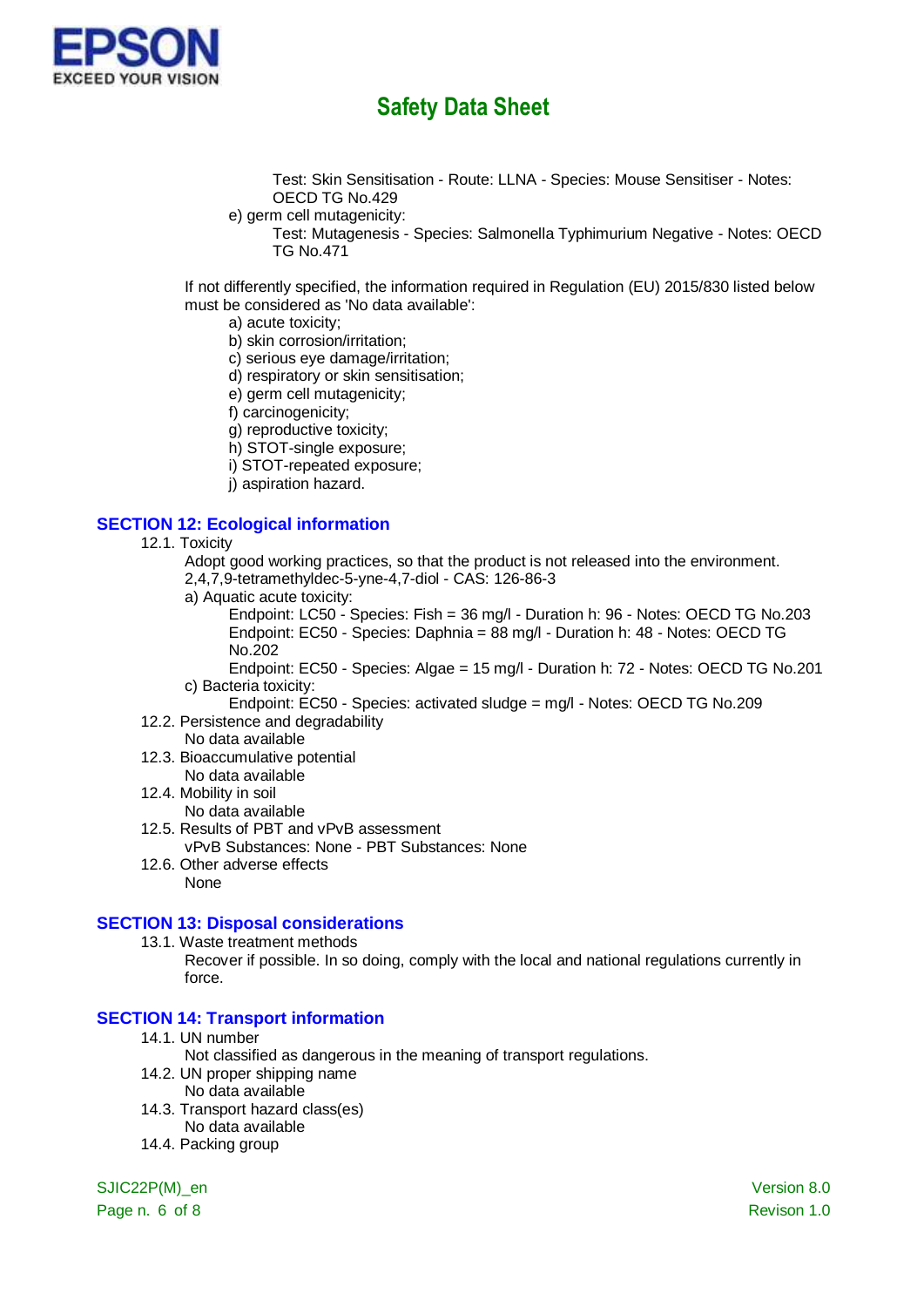

No data available

14.5. Environmental hazards

No data available

- 14.6. Special precautions for user No data available
- 14.7. Transport in bulk according to Annex II of MARPOL73/78 and the IBC Code No data available

### **SECTION 15: Regulatory information**

15.1. Safety, health and environmental regulations/legislation specific for the substance or mixture

Dir. 98/24/EC (Risks related to chemical agents at work)

Dir. 2000/39/EC (Occupational exposure limit values)

Regulation (EC) n. 1907/2006 (REACH) Regulation (EC) n. 1272/2008 (CLP)

Regulation (EC) n. 790/2009 (ATP 1 CLP) and (EU) n. 758/2013

Regulation (EU) 2015/830

Regulation (EU) n. 286/2011 (ATP 2 CLP)

Regulation (EU) n. 618/2012 (ATP 3 CLP)

Regulation (EU) n. 487/2013 (ATP 4 CLP)

Regulation (EU) n. 944/2013 (ATP 5 CLP)

Regulation (EU) n. 605/2014 (ATP 6 CLP)

Restrictions related to the product or the substances contained according to Annex XVII Regulation (EC) 1907/2006 (REACH) and subsequent modifications:

Restrictions related to the product:

No restriction.

Restrictions related to the substances contained:

No restriction.

Where applicable, refer to the following regulatory provisions :

Directive 2003/105/CE ('Activities linked to risks of serious accidents') and subsequent amendments.

Regulation (EC) nr 648/2004 (detergents). 1999/13/EC (VOC directive)

Provisions related to directives 82/501/EC(Seveso), 96/82/EC(Seveso II):

No data available

15.2. Chemical safety assessment

No

### **SECTION 16: Other information**

Full text of phrases referred to in Section 3:

- H318 Causes serious eye damage.
- H317 May cause an allergic skin reaction.
- H412 Harmful to aquatic life with long lasting effects.
- H302 Harmful if swallowed.
- H315 Causes skin irritation.

H400 Very toxic to aquatic life.

| <b>Hazard class and</b><br>hazard category | Code                | <b>Description</b>                   |
|--------------------------------------------|---------------------|--------------------------------------|
| Acute Tox. 4                               | 3.1/4/Oral          | Acute toxicity (oral), Category 4    |
| Skin Irrit. 2                              | 3.2/2               | Skin irritation, Category 2          |
| Eye Dam. 1                                 | 3.3/1               | Serious eye damage, Category 1       |
| Skin Sens. 1,1A,1B                         | $3.4.2/1 - 1A - 1B$ | Skin Sensitisation, Category 1,1A,1B |